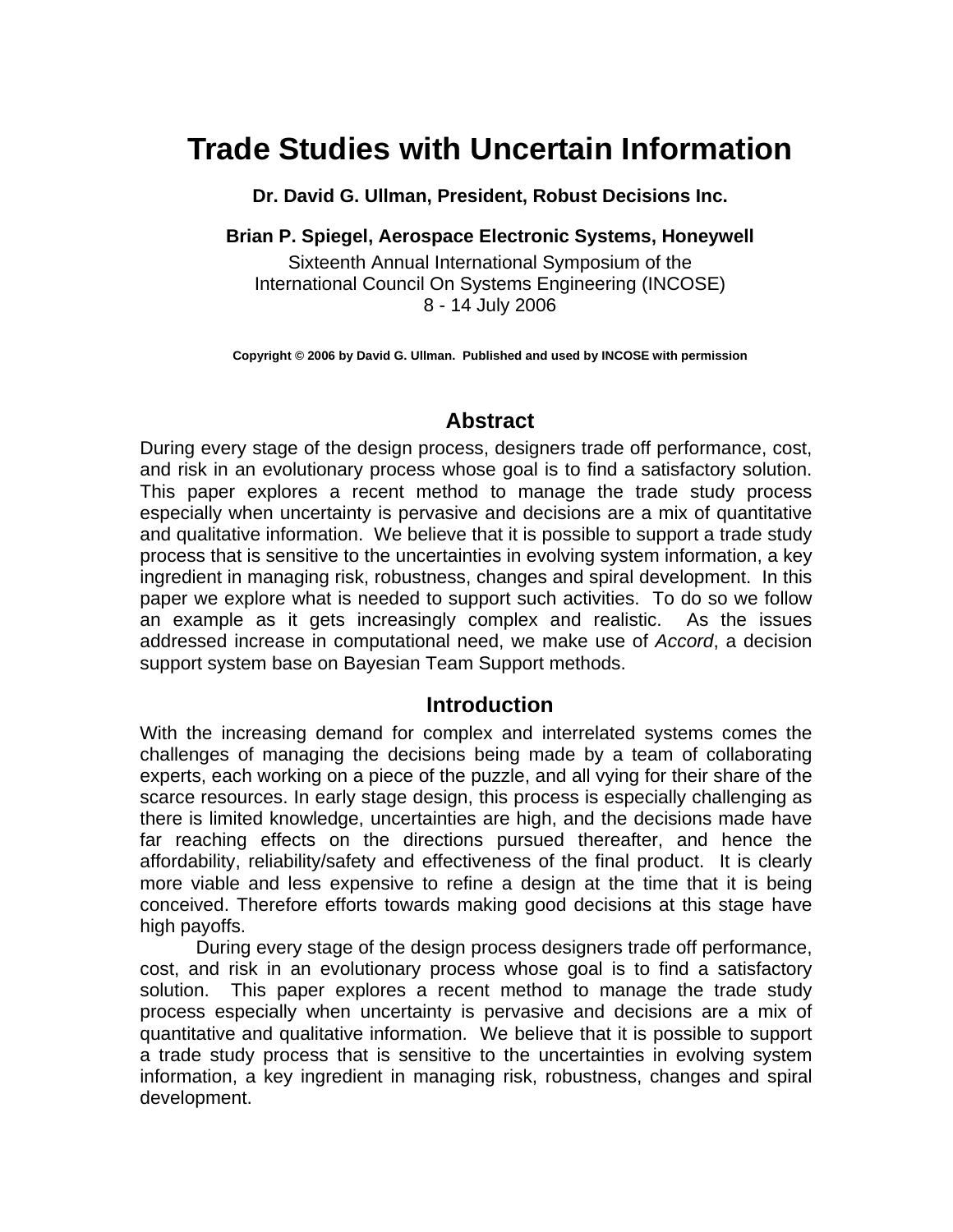In this paper we explore what is needed to support such activities. To do so we follow an example as it gets increasingly complex and realistic. As the issues addressed increase in computational need, we make use of *Accord*, a decision support system based on Bayesian Team Support methods

### **What are Trade Studies**

A trade study is the activity of a multidisciplinary team to identify the most balanced technical solutions among a set of proposed viable solutions (FAA 2004). These viable solutions are judged by their satisfaction of a series of measures or cost functions. These measures describe the desirable characteristics of a solution. They may be conflicting or even mutually exclusive. Trade studies, often called trade-off studies, are commonly used in the design of aerospace and automotive vehicles and the software selection process (Phillips et al 2002) to find the configuration that best meets conflicting performance requirements.

The measures are dependent on variables that characterize the different potential solutions. If the system can be characterized by a set of equations, we can write the definition of the trade study problem as: Find the set of variables,  $x_i$ that give the best overall satisfaction to the measures:

$$
T_1 = f(x_1, x_2, x_3.....)
$$
  
\n
$$
T_2 = f(x_1, x_2, x_3.....)
$$
  
\n
$$
T_3 = f(x_1, x_2, x_3.....)
$$
  
\n
$$
T_N = f(x_1, x_2, x_3.....)
$$

Where  $T_i$  is a target value and  $f(\ldots)$  denotes some functional relationship among the variables. Further, the equality between the target and the function may be a richer relationship, as will be developed below. If the equations are linear, as in the production volume example used as a starting point below, then this problem is solvable using linear programming techniques. Generally, one or more of the targets is not fixed at a specific value and it is desired to make these T values as large or small as possible. These are generally referred to as cost functions and the other measures are treated as constraints.

If the situation was as described above formal optimization or linear programming methods would work and there would be no need for this paper. However, in practice needed information is:

- Uncertain to be detailed below
- Evolving new information is being developed that affects the trades
- Both qualitative and quantitative at Honeywell the most important trade studies have predominantly qualitative information
- Comes from conflicting sources in systems engineering, many people have some of the information needed; no one person has it all.
- The best choice comes from a team, building a shared mental model of the situation.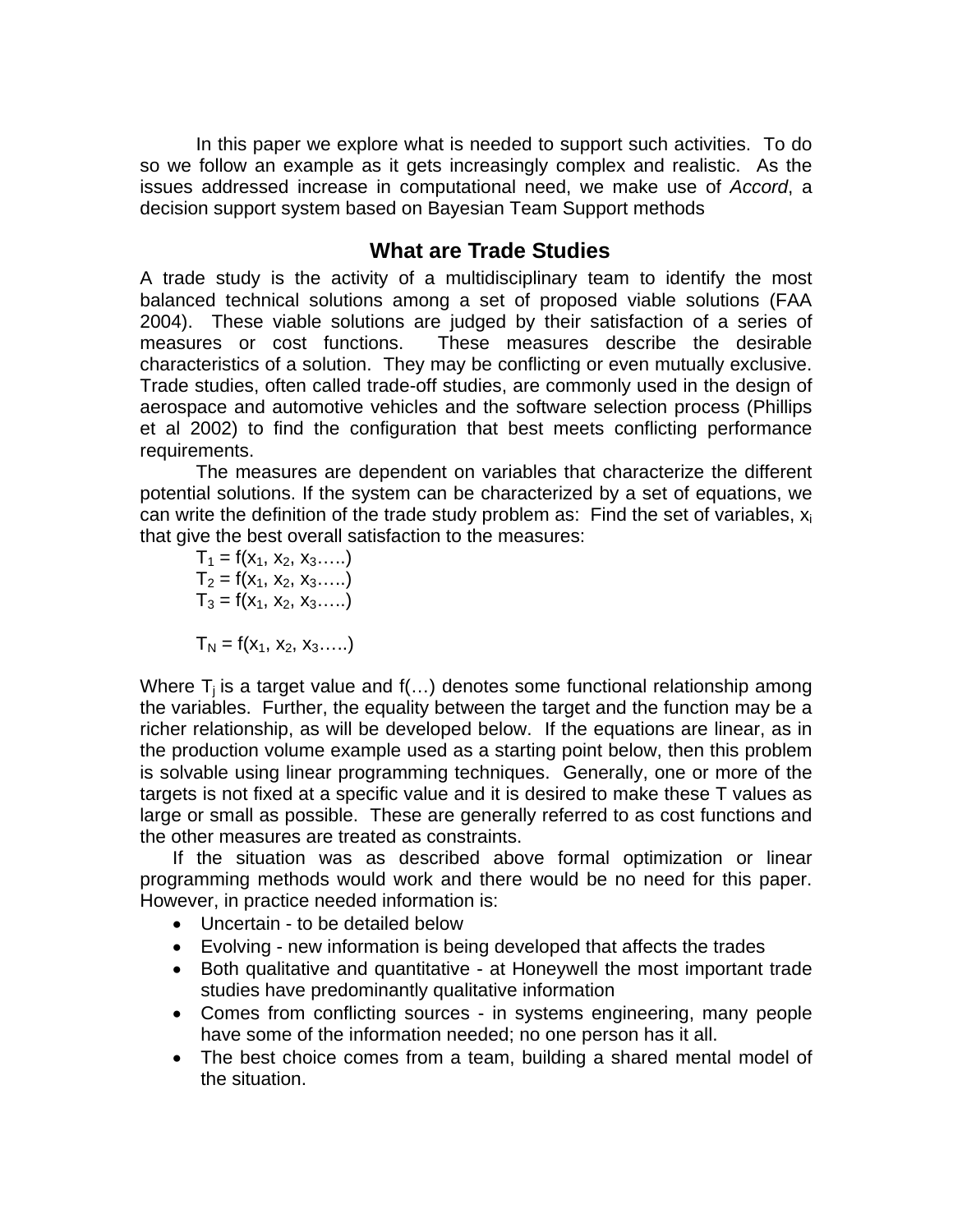Trade studies are essentially decision-making exercises - choose an optional concept or course of action from a discrete or continuous set of viable alternatives. In the FAA Systems Handbook (FAA 2004) the decision analysis matrix (aka Pugh's method) is suggested to support the activities, but this method can not support uncertainty, a mix of quantitative and qualitative information, or teams. To manage uncertainty, the authors suggest supplementing point estimates of the outcome variables for each alternative with computed or estimated uncertainty ranges. The Standard Approach to Trade Studies (Felix 2004), an INCOSE paper from 2004 suggests a similar approach.

The NASA Systems Engineering Handbook (NASA 1995) suggests using multi-attribute utility theoretic (MAUT) or the Analytic Hierarchy Process (AHP). But, these too are not good with uncertainty, mixed information and teams. The authors suggest using probability based methods to maximize utility when uncertainty predominates, but give little detail on how to approach this.

Another approach to supporting trade study information is to use the Bayesian Team Support (BTS) methods. These methods were designed to manage the types of information itemized in the list above. In this paper we will introduce BTS and apply it to a trade study example to explore its applicability.

# **The Effect of Uncertainty on Trade Studies**

What makes early system design and trade studies most challenging is that much of the critical information is uncertain, evolving, and may be lacking in fidelity. Further, with team members from many disciplines and with different values about what is important, information may be conflicting. These terms, "uncertain", "evolving", "fidelity" and "conflicting" permeate this paper and thus need clarification.

There are two types of **uncertainty**. The first, **variability** (i.e., stochastic uncertainty, irreducible uncertainty, or common cause variability) is the result of the fact that a system can behave in random ways. The weather will change, material properties are variable, and there will always be chip junctions failures. In general, even though some portion of variation can be controlled (e.g., insulation from weather changes) there is always variation that is either uncontrollable or too expensive or difficult to warrant controlling.

The second type of uncertainty results from the **lack of knowledge** about a system (i.e., subjective uncertainty or state of knowledge uncertainty). It is a property of the team members' cumulative experience and the amount of time they have spent on the current or similar concepts. Both types of uncertainty are direct causes of risk - as, in a world with no variability and perfect knowledge, there would be no risk.

 Typically*,* probability theory has been used to characterize both types of uncertainty. Variability is usually analyzed using the frequentist approach associated with traditional probability theory. However, traditional probability theory is not capable of capturing lack of knowledge uncertainty, which, in early design is a large cause of risk. One method for managing lack of knowledge uncertainty is Bayesian methods as will be discussed later.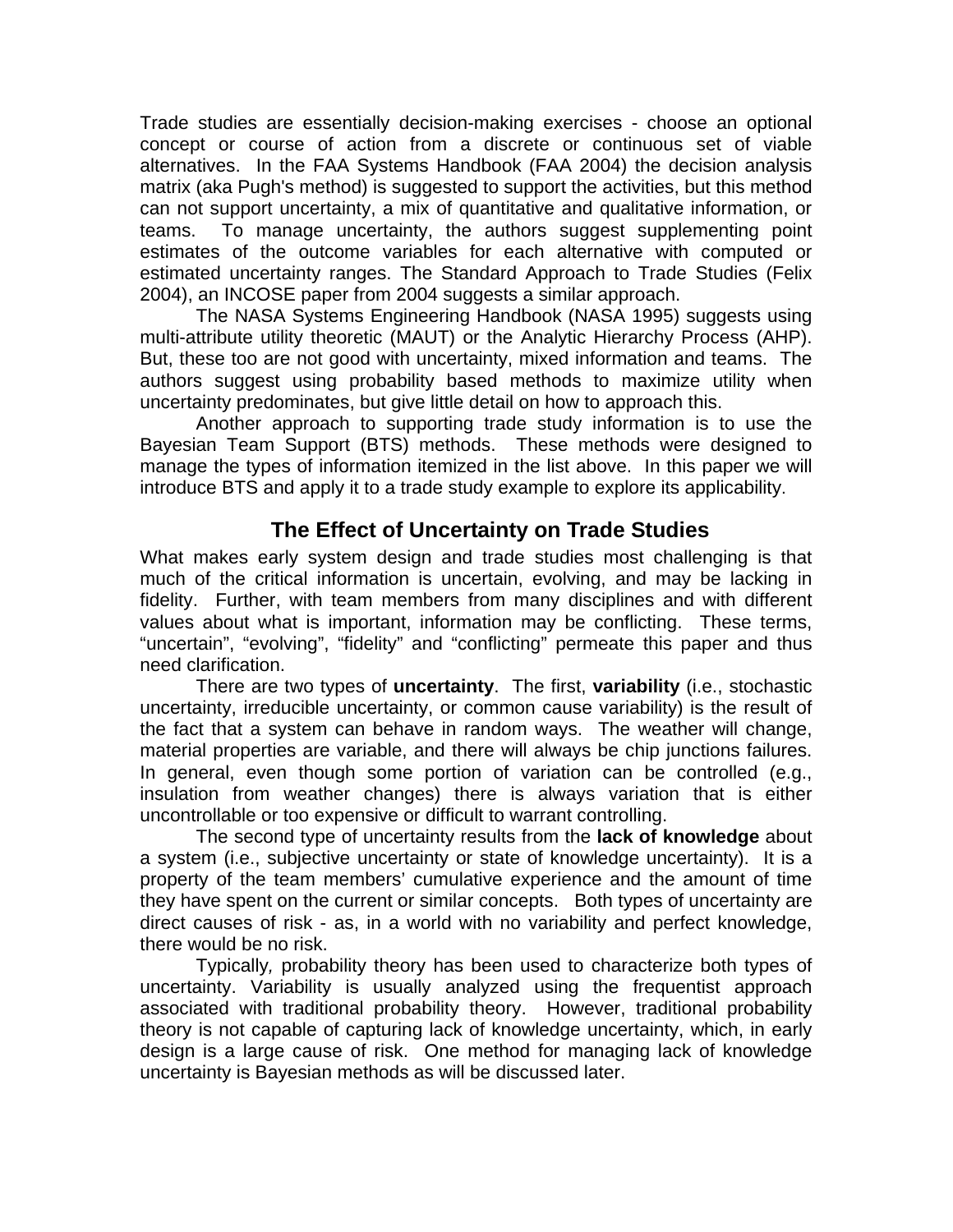During the design process information is **evolving.** It begins with customers' criteria and matures to the final drawings, specifications and code. Through this development, the trade offs and risks are changing as the systems evolve. Managing this evolution is crucial in systems as changes in one system will affect others. Sometimes these interactions are missed leading to rework, compromised performance or system failure.

 As part of design activities, experts run simulations to predict performance and cost. Early in the design process these simulations are at low levels of fidelity, some possibly qualitative. **Fidelity** is the degree to which a model or simulation reproduces the state and behavior of a real world object. To increase fidelity requires increased refinement and increased costs to the project. Generally, with increased fidelity comes increased knowledge, but not necessarily so as it is possible to use a high fidelity simulation to model garbage and thus do nothing to reduce uncertainty. Often, especially in early trade studies, there are no formal simulations and all or most of the evaluations are qualitative. These evaluations are no less valid than detailed simulations. In fact, it has been argued that gut-feel is the key to good decisions (Klein 1996, Gladwell 2005).

 Finally, the team members' interpretation of the available information may be **conflicting**. Conflicting interpretations occur naturally due to differences in background, role in the project, interpretation of the information, expertise, and problem solving style. Conflicts are not good or bad, just different interpretations of the available information.

Traditional solution methods can not take these uncertainties into account. If they are small compared to the actual values then these methods can be used assuming the uncertainties exist to find a solution and then the take into account the uncertainties using sensitivity analysis. However, if the uncertainties are significant, another philosophy needs to be followed.

## *Details on Bayesian Team Support*

Bayesian decision theory has its roots in the work of an obscure 18th century cleric (Rev. Bayes) who worried about how to combine evidence in legal matters. However, its modern form traces to the work of John Von Neumann, mathematician and computer pioneer, in the 1940s; and J. Savage in the 1950s. In Savage's formulation (Savage 1955), a decision problem has three elements: (1) beliefs about the world; (2) a set of action alternatives; and (3) preferences over the possible outcomes of alternate actions. Given a problem description, the theory prescribes that the optimal action to choose is the alternative that Maximizes the Subjective Expected Utility (MSEU). Bayesian decision theory excels in situations characterized by uncertainty and risk, situations where the available information is imprecise, incomplete, and even inconsistent, and in which outcomes can be uncertain and the decision-maker's attitude towards them can vary widely. Bayesian decision analysis can indicate not only the best alternative to pursue, given the current problem description, but also whether a problem is ripe for deciding and, if not, how to proceed to reach that stage.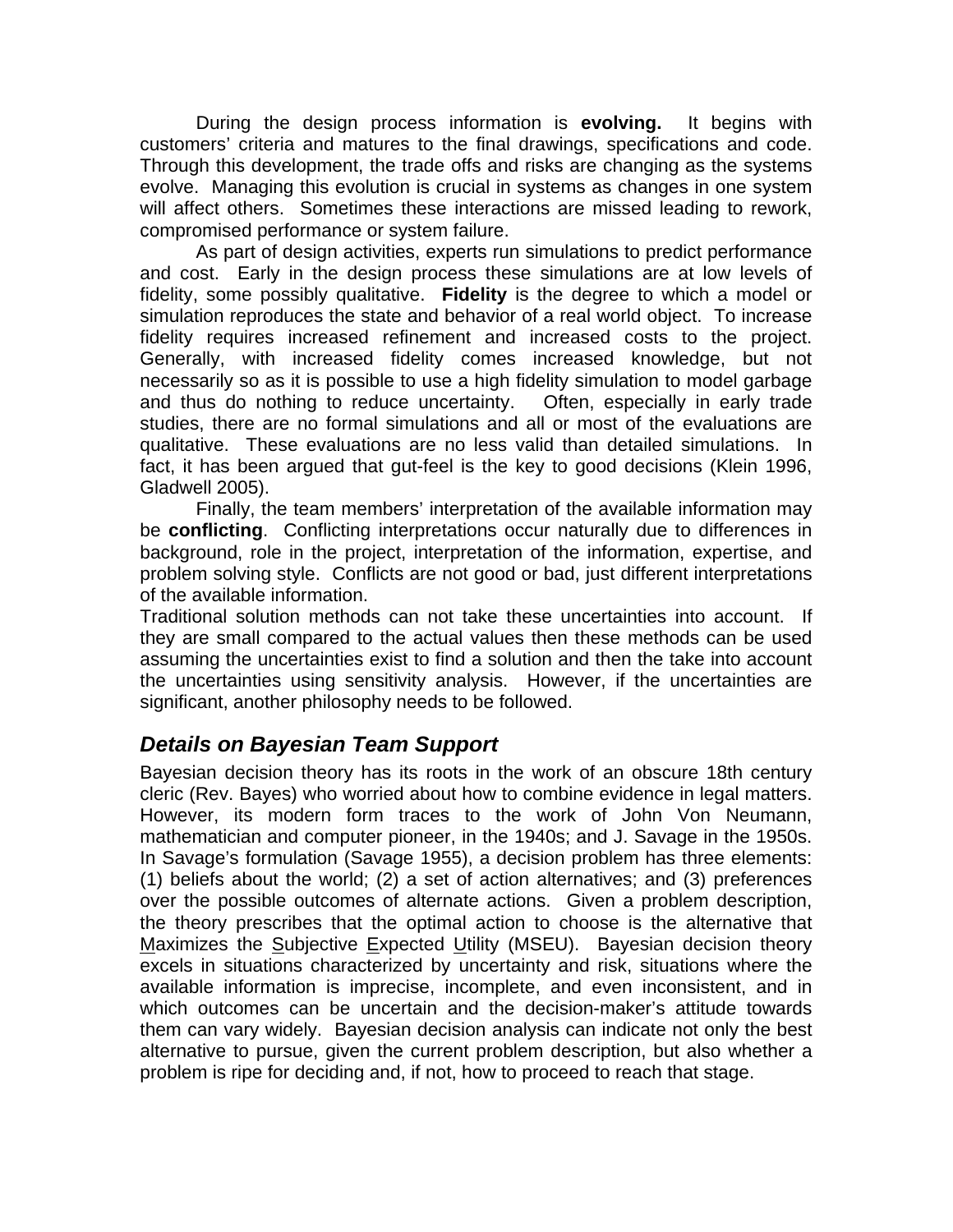As classical statistics revolutionized the *discovery* of knowledge in the early 20th century, so Bayesian decision theory is revolutionizing the *application* of knowledge in the 21st. This revolution is already underway. Microsoft, for instance, is investing heavily in the use of Bayesian methods that improve the filtering and management of information, daily barraging PC users. Microsoft's first release (Mobile Information Manager) filters and prioritizes email messages (Business Week 2001). Bayesian methods form the basis of:

- Most major anti-spam tools
- All speech recognition tools
- Medical diagnosis
- Counter terrorism defenses
- Robotics and navigation

There is a well-known problem in applying Bayesian decision theory: until recently there was no known sound way to fuse information from multiple information sources.

 RDI developed and patented methods solve this problem, extending the application of Bayesian decision analysis to multi-source decision-making. RDI's methods also significantly extend the scope of Bayesian modeling to problemformulation, previously only available in informal decision-making methods that provide no analytical support. We call this extension **Bayesian Team Support, BTS**.

As stated before, a Bayesian decision model, as specified by Savage, has three elements: (1) a set of beliefs about the world; (2) a set of decision alternatives; (3) a *preference* over the possible outcomes of action. Belief modeling must, first of all, be simple and intuitive. Complex models that require vast amounts on precisely specified information may be theoretically attractive, but are useless in real-world problems. We model belief about *how each evaluation by an expert provides evidence about an alternative*. Statement about belief can be as simple as "The Delta will lift the payload". Often the source will be uncertain about whether such a statement is true or not (e.g., the source of the information may not be reliable, the identification not positive, etc.). RDI's methods provide simple graphical interfaces for stating not only current belief about a statement, but also the amount of *certainty* in the observation. We model the **Level of Evidence** as the belief, and the **Level of Certainty** as the relationship between the belief and the actual state of the matter. This model provides the formal basis for combining beliefs from multiple sources into an overall assessment of the threat of each actor (Robust Decisions 2005).

 The final major component of RDI's collaborative decision modeling is its preference model. A preference model corresponds, roughly, to a set of objectives or criteria that are used to judge the alternative solutions.

RDI has commercialized BTS in *Accord™,* a product that provides decision support. A key selling point of *Accord* is its graphical nature. During the entire communication, both information input and results output



Figure 1, Accord Example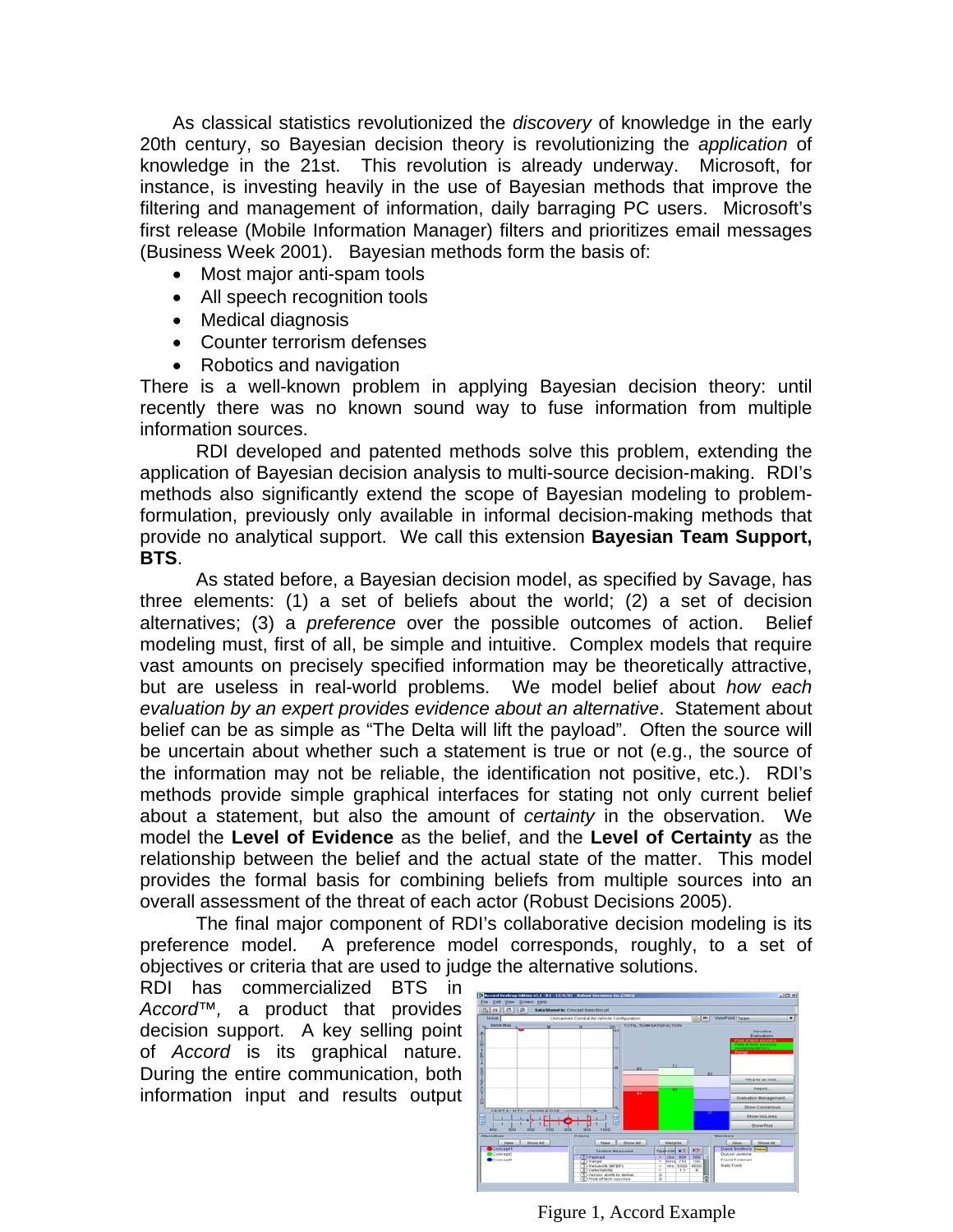are in a single window as shown in Figure 1.

To explore how *Accord* can support trade studies when uncertainty is significant, a simple example was studied.

# **A Production Volume Example**

Consider a simple example of a trade study taken from a textbook on optimization (Arora 1989). A company manufactures 2 machines,  $x_1$  and  $x_2$ . It wants to find the number of  $x_1$  machines and  $x_2$  machines to manufacture so that profit will be maximized. It is known that:

- Profit on machine  $x_1$  is \$400 and profit on machine on  $x_2$  is \$600.
- Using available resources it takes twice as much time to make machine  $x_2$ as it does machine  $x_1$ .
- The company can make a maximum of 14  $x_2$  machines a day.
- Using available resources sales can sell up to 14  $x_1$  or 24  $x_2$  machines per day.
- Shipping can only handle 16  $x_1$  or  $x_2$  machines a day.

This is a simple trade study problem with only one measure (profit) and two variables (# of  $x_1$  machines and # of  $x_2$  machines). Further, the way the problem is set up; there are linear relationships for the cost, manufacturing, sales and shipping. Namely:

- Profit/day =  $400 x_1 + 600 x_2$
- $x_1/28 + x_2/14 \leq 1$ , for manufacturing
- $x_1/14 + x_2/24 \le -1$ , for sales
- $x_1 + x_2 \le 16$ , for shipping

Since all these equations are linear, this problem can be solved by linear programming methods. The equations can be plotted as shown below with  $x_1$ horizontal and  $x<sub>2</sub>$  vertical and using a method like Simplex, or in this simple case by inspection, point #7 is seen to give the best profit and meet all the other goals. Thus, the company should make 4 of Type  $x_1$  machines and 12 of Type  $x_2$ machines. Doing this, their profit will be \$8,800/day.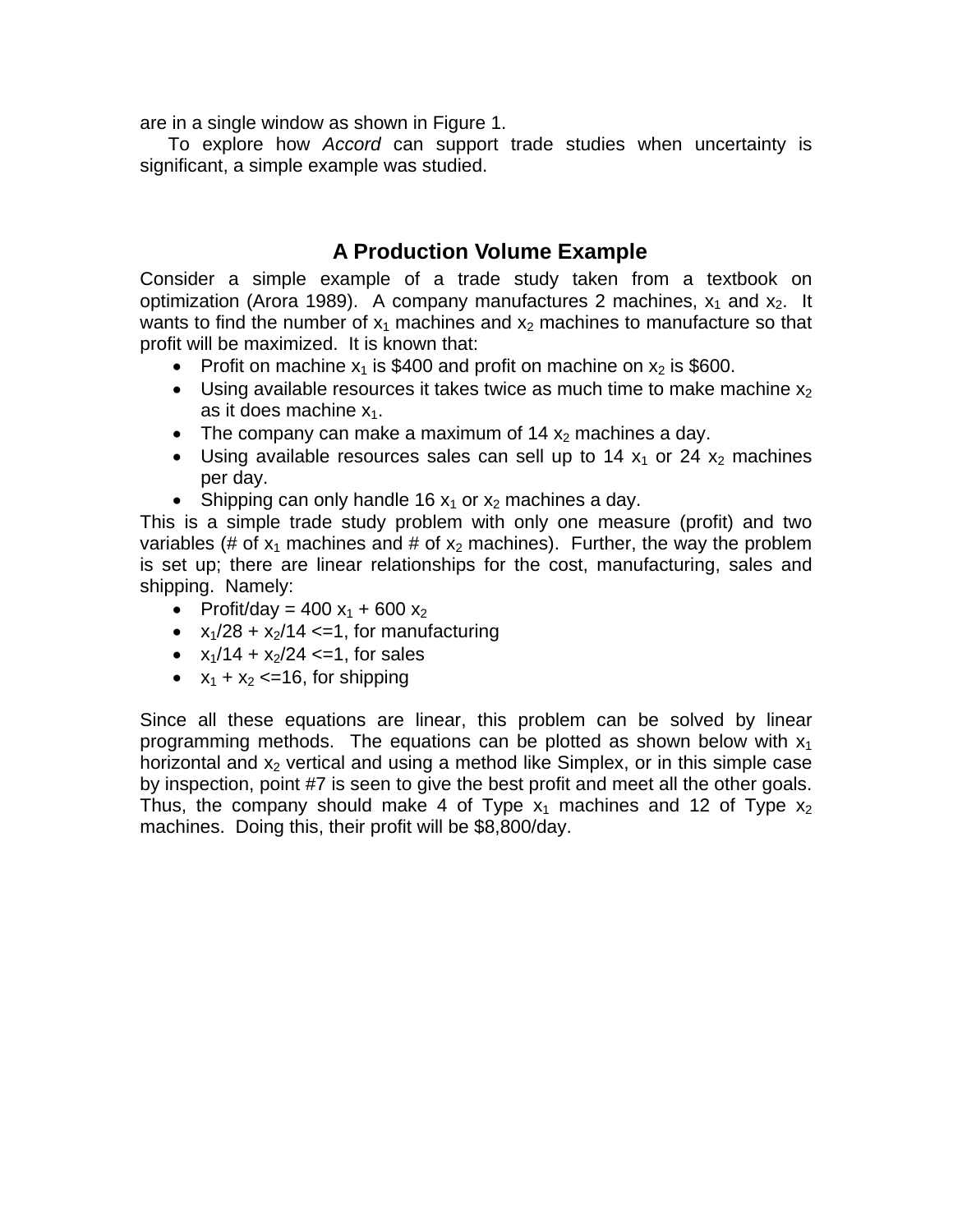

Figure 2: Linear Trade Study

This is a good textbook problem. It will be used as a basis while we explore:

- Target uncertainty
- Evaluation uncertainty
- Importance uncertainty
- Mix of qualitative and quantitative criteria
- Fusion of multiple team members' evaluations
- Determining what to do next to ensure that the best possible decision is being made.

To make this problem more interesting, assume that we explore points 7, 8 and 9 in our effort to choose the best option. In many actual trade studies, the options are discrete as the functions relating variables are unknown, or at best, uncertain.

### *Target uncertainty*

Target uncertainty reflects flexibility in what is desired of each measure in the problem. In order to discuss target, first rewrite the equations that represent this problem as:

- Profit/day = 400  $x_1$  + 600  $x_2$
- $x_1$ \*.5+  $x_2$ <=14, for manufacturing
- $x_1$ <sup>\*</sup>1.71+  $x_2$  <=24, for sales
- $x_1 + x_2 \le 16$ , for shipping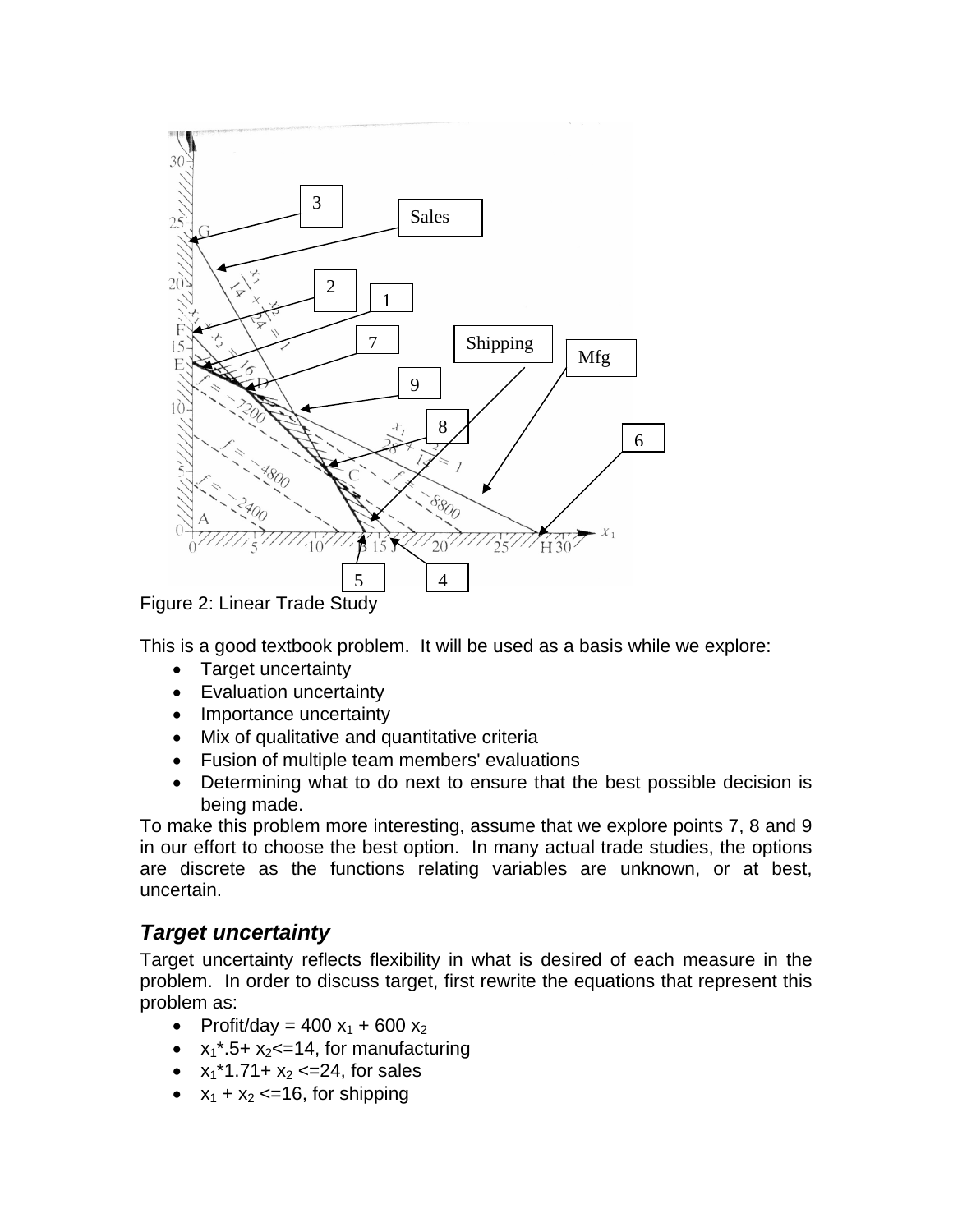Considering the manufacturing, sales and shipping equations first, each has been normalized to show a number of  $x_2$  units that reflects capacity. It makes no difference if these equations are normalized on  $x_1$  or  $x_2$ . The main point is that manufacturing thinks it can produce 14 normalized machines, sales can sell 24 and shipping can ship 16. But, how accurate are these targets? For this example, let us assume that these normalized target values are our best guess. Further, if manufacturing, for example, is asked to produce 15 normalized machines, this can probably be worked in. Maybe even 16 can be accommodated based on what is known about manufacturing. However, at some volume, overtime, additional equipment, or some other painful change will be needed. Likewise in the negative direction, at some volume less than 14, there will be idle people or equipment. Thus, **target uncertainty** reflects the flexibility that exists in most targets to accommodate satisfying other criteria or maximizing satisfaction with the choice made. Consider buying a car, camera or house. You set a target for the cost, but then, if other features are really great, you adjust the target.The better the system is understood and less flexibility possible, the lower the target uncertainty.

 We will model each of the targets as a simple linear utility function. Target uncertainty can be characterized by two values, a delighted value and a disgusted value. For example, .a profit of \$10,000 will delight the company and one of \$7,500 will disgust them. This is more is better target as shown in Figure xx.



Similarly:

- Manufacturing Target Uncertainty: As described above, delighted at 14  $x_2$ units, disgusted at 11 and 17. This is referred to as a specific target best and the utility curve is a two sided distribution.
- Sales Target Uncertainty: Sales works on commission so the more sales the better. They will be delighted at  $26 x<sub>2</sub>$  units, disgusted at 20
- Shipping Target Uncertainty: Shipping is lazy so the less they have to do, the better. They will be delighted at 16  $x_2$  units, disgusted at 19.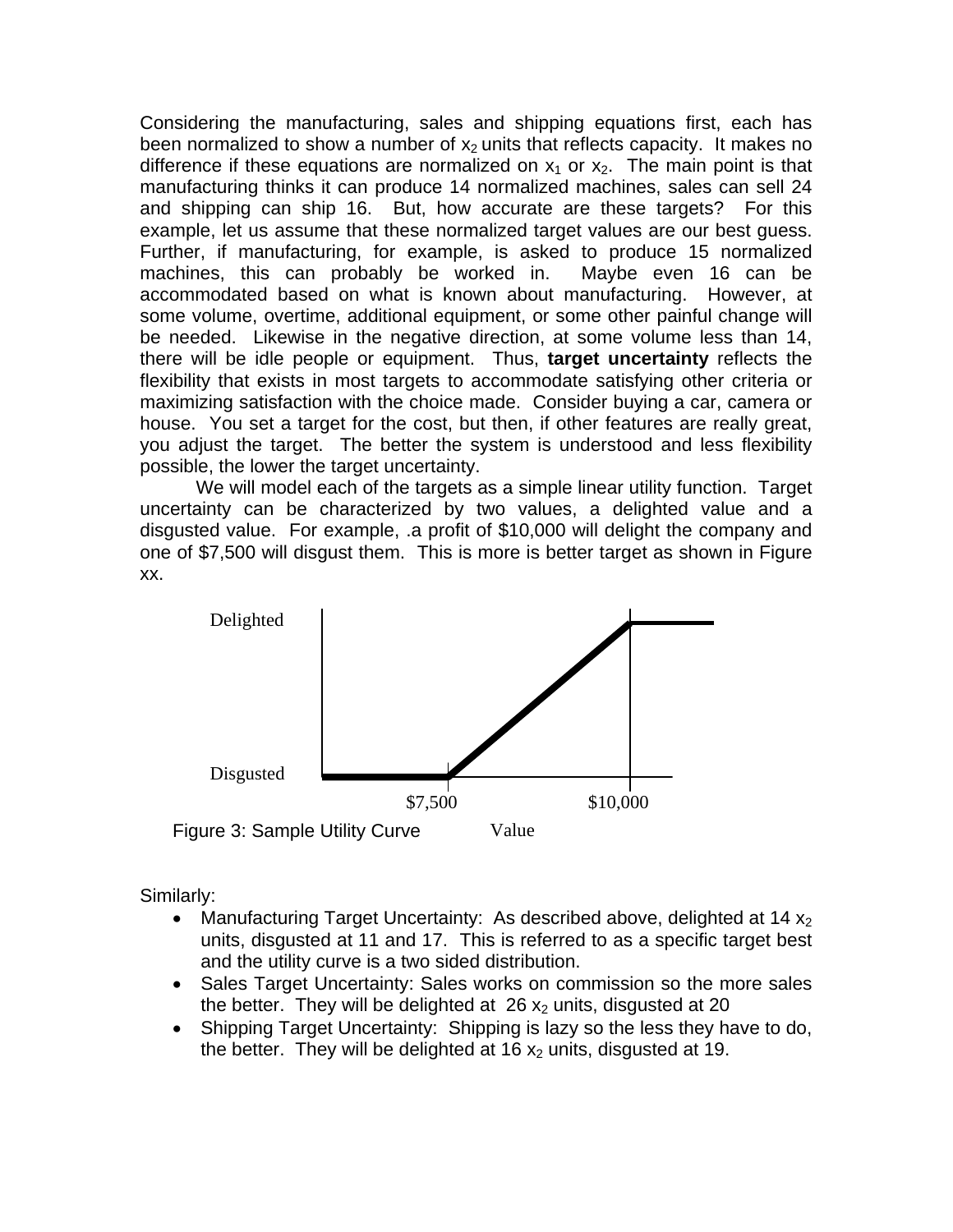A screen shot from *Accord*, Figure 4, shows this information entered as Criteria. Note the "Type" symbols indicating the shape of the utility function.

| ⊢Criteria:                           |        |              |    |     |          |  |  |  |  |
|--------------------------------------|--------|--------------|----|-----|----------|--|--|--|--|
| <b>New</b><br>Importance<br>Show All |        |              |    |     |          |  |  |  |  |
| <b>Feature Measured</b>              | Type   | <b>Units</b> | Kĝ | KB  |          |  |  |  |  |
| Profit                               | ×      | K\$          | 10 | 7.5 | $\equiv$ |  |  |  |  |
| Manufacturing                        | $=$    | units        | 14 | 17  |          |  |  |  |  |
| Sales<br>3                           | ⋗      | Units        | 26 | 20  |          |  |  |  |  |
| 4) Shippng                           | $\leq$ | Units        | 16 | 19  |          |  |  |  |  |
|                                      |        |              |    |     |          |  |  |  |  |
|                                      |        |              |    |     | ₹        |  |  |  |  |
|                                      |        |              |    |     |          |  |  |  |  |
|                                      |        |              |    |     |          |  |  |  |  |
|                                      |        |              |    |     |          |  |  |  |  |

Figure 4, Screen shot of the criteria and members area

# *Evaluation and Viewpoint Uncertainty*

Next, consider the equations that are used represent the measures. For example, the equation for manufacturing is  $.5^*$  x1 + x2 <14. We have already discussed the uncertainty in the target, 14 units, and now focus on the terms on the left side of the equation. **Evaluation uncertainty** is the fidelity with which the equation represents reality. This equation has been written as a linear equation, but it is difficult to believe that the relationship is that simple, and that the coefficient is .5. In fact, the actual relationship may be more complicated and the coefficient some other value. Even more challenging is that the relationship may be different to different functions within the organization or that the relationship is completely unknown.

For the example, assume that the uncertainty in the equations may be as much as 10% of the nominal value calculated. If, for example,  $x_1=8$  units and  $x_2$  $=$  10 units (point 9) then, using the equation above, manufacturing can produce 8\*.5+10= 14 units. If the equation is 10% high, then it will estimate 17 units (rounded to the nearest whole unit), and if low it will estimate 11 units. This may seem like a high uncertainty. However, for production lines that are just being designed or not yet mature, this is a conservative number. The same holds for sales and shipping.

A spreadsheet, Figure 5, was used to calculate the nominal values and the +10% and –10% deviations from them.

|     | X <sub>1</sub> | X <sub>2</sub> | profit |      |                  |  |                  |  |  | profit + profit -  mfg  mfg +  mfg -   sales   sales +   sales -  ship   ship +  ship -                             |  |  |  |  |
|-----|----------------|----------------|--------|------|------------------|--|------------------|--|--|---------------------------------------------------------------------------------------------------------------------|--|--|--|--|
| pt# | units          | units          | K\$    |      | # of $x_2$ units |  | # of $x_2$ units |  |  | # of $x_2$ units                                                                                                    |  |  |  |  |
|     | 4              | 12             | 8.8    | 9.7  | 7.9              |  |                  |  |  | $ 14.0 15.4 12.6 18.8 20.7 17.0 16.0 17.6 14.4 $                                                                    |  |  |  |  |
| 8   | 11             | 5              | 7.4    | 8.1  | 6.7              |  |                  |  |  | $\vert$ 10.5 $\vert$ 11.6 $\vert$ 9.5 $\vert$ 23.8 $\vert$ 26.2 $\vert$ 21.4 $\vert$ 16.0 $\vert$ 17.6 $\vert$ 14.4 |  |  |  |  |
| 9   |                | 10             | 9.2    | 10.1 | 8.3              |  |                  |  |  | $ 14.0 15.4 12.6 23.7 26.0 21.3 18.0 19.8 16.2 $                                                                    |  |  |  |  |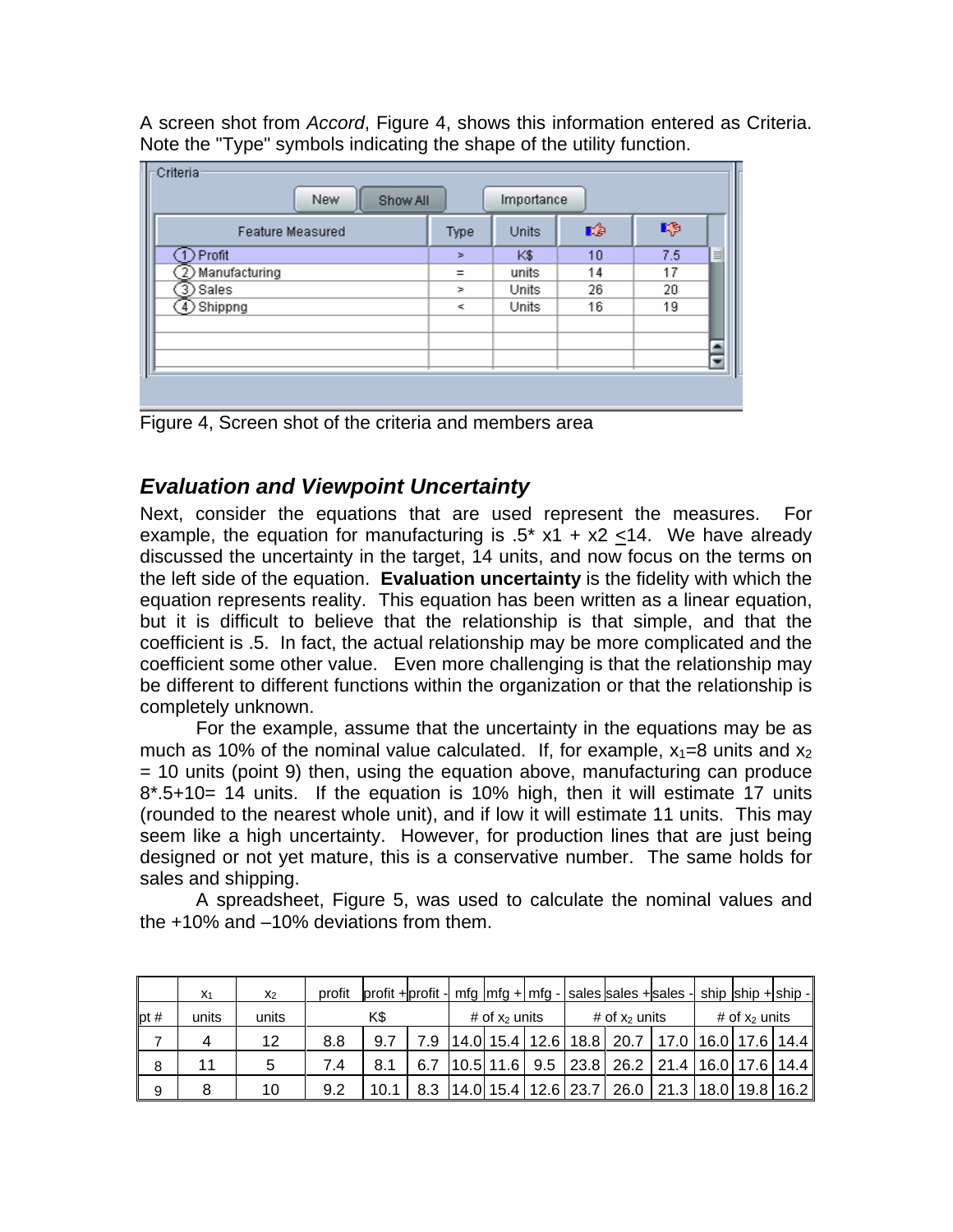Figure 5, the spreadsheet calculations

*Accord* merges this information with the utility information to calculate overall satisfaction (amongst other analyses) for each alternative considered (here points 7, 8, and 9). The results can be weighted for different viewpoints.

The importance of each of the measures may vary with function in the company. Some may believe that profit is really the only important measures, whereas other may want to equally weight manufacturing or sales capacity. **Importance uncertainty** reflects differences in what targets are most important to meet in finding a solution to the problem.

 The satisfaction calculated by *Accord* when only profit is important (all the other measures are weighted at zero) is shown in left section of Figure 6. Here the bars represent the percent satisfaction with each of the alternatives. The results show:

- Point 9 is best, with point 7 second and point 8 last. This order is obvious from Figure 5 or from the linear trade study diagram (Figure 2).
- Point 9 is only 57% satisfactory as the company said it would be delighted at \$10K which is only met with the most optimistic estimate (\$10.1K). The pessimistic estimate is not far above the disgusted level.
- There is a risk of 43% that the company will not be satisfied with profit. This risk is actually an expected value of not being satisfied.

In the right half of Figure 6 the satisfactions are shown when Shipping and Manufacturing are both considered important. Here Point 7 is best, just barely. This does show that satisfaction can change with the eye of the beholder.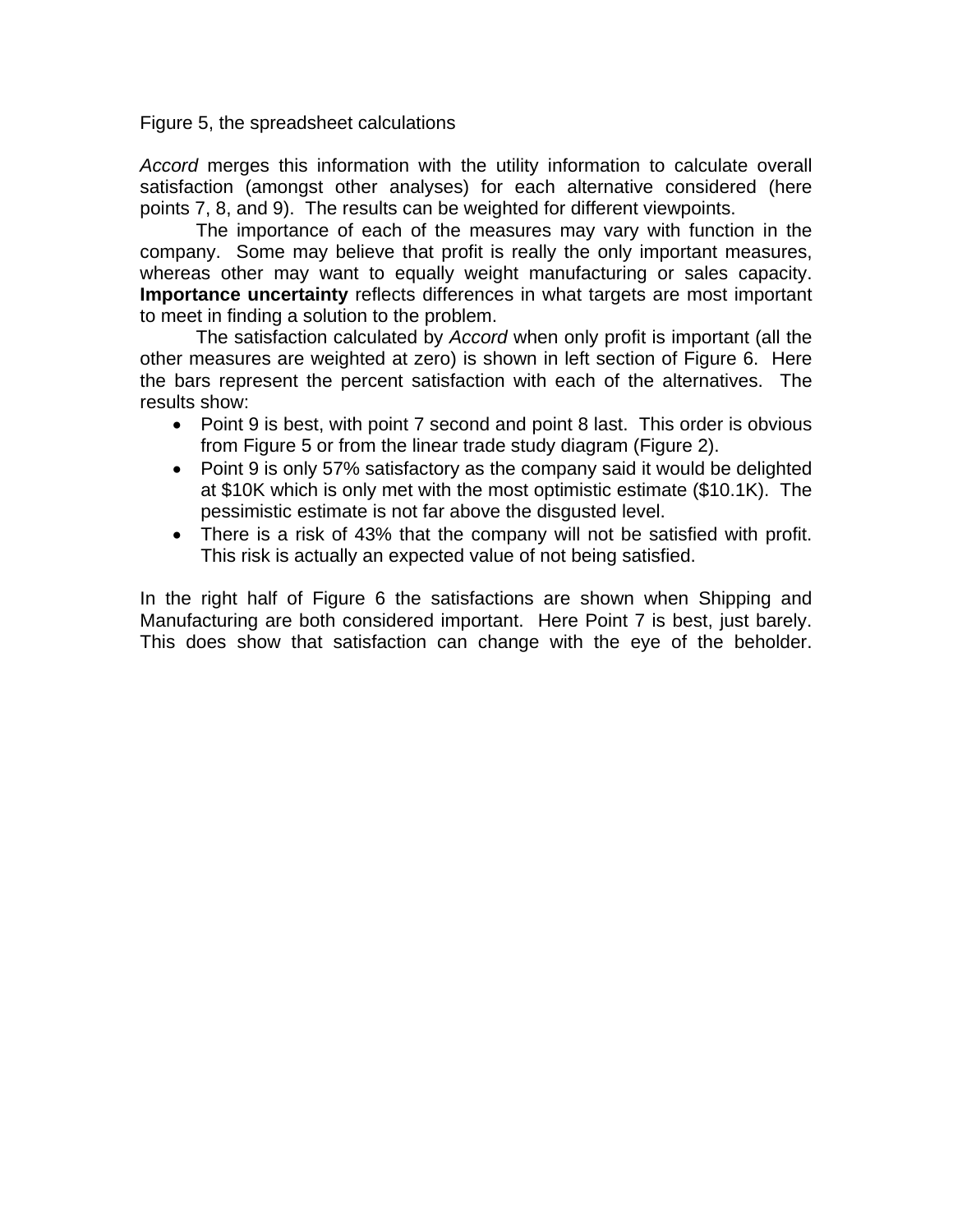

Figure 6. Early results

## *Qualitative criteria*

Usually, not all the important features of alternatives are measurable even though good practice encourages us to measure everything. The reality is well summed up by a quotation attributed to the Noble Laureate Frank Knight. After reflecting on Lord Kelvin's statement, "When you cannot measure it…your knowledge is of meager and unsatisfactory kind", Dr. Knight said " Oh, well, if you cannot measure, measure anyhow". The reality is that o refine something that is not readily measurable requires time and effort that may not be available.

| Criteria<br>Show All<br><b>New</b> |        | Importance   |    |      |   |  |
|------------------------------------|--------|--------------|----|------|---|--|
| <b>Feature Measured</b>            | Type   | <b>Units</b> | Kĝ | D, B |   |  |
| Profit                             | $\geq$ | K\$          | 10 | 7.5  | 目 |  |
| Manufacturing                      | $=$    | units        | 14 | 17   |   |  |
| 3<br>Sales                         | $\geq$ | Units        | 26 | 20   |   |  |
| Shippng                            | ×.     | Units        | 16 | 19   |   |  |
| 5) Positive Effect on Customers    | Q      |              |    |      |   |  |
| 6 Positive affect on suppliers     | Q      |              |    |      |   |  |
|                                    |        |              |    |      |   |  |
|                                    |        |              |    |      |   |  |

Figure 7 Added qualitative criteria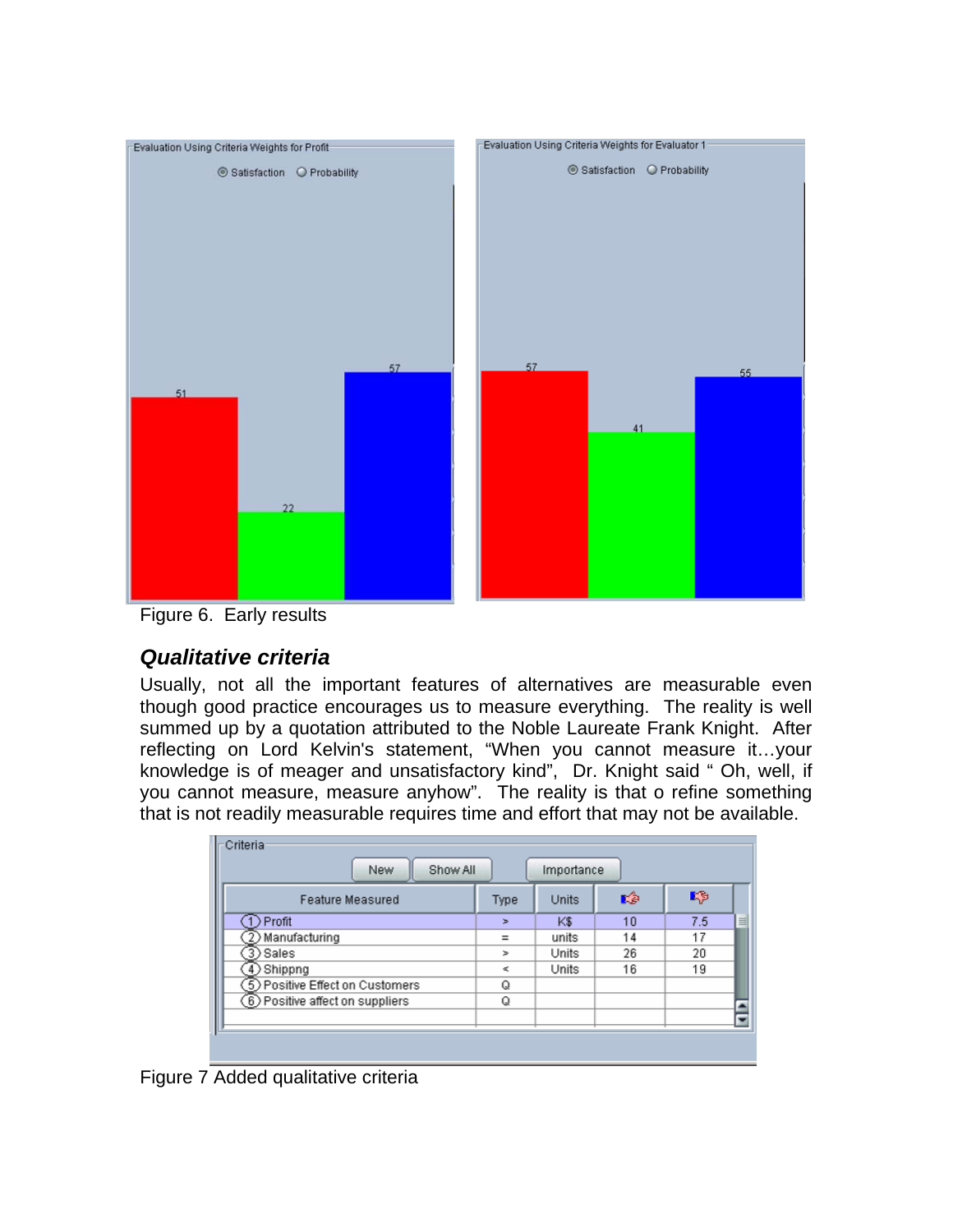In this case, some difficult to measure features are market perception (i.e. if you make too few of one product you might be perceived as abandoning that product), affects on suppliers (i.e. if you don't order parts needed for x1 the vendor may discontinue making them), etc. These qualitative measures can be added to the list of criteria in *Accord* and are denoted with a "Q" as shown in Figure 7. We will show the effect of the addition of these qualitative criteria in a moment. Qualitative criteria are evaluated using a Belief Map.

The Belief Map provides a novel, yet intuitive, means for entering/displaying qualitative evaluation results in terms of knowledge, certainty, satisfaction and belief. Belief maps offer a quick and easy-to-use tool for an individual or a team to ascertain the status of an alternative's ability to meet a criterion, to visualize the change resulting from analysis, experimentation or other knowledge increase or uncertainty decrease, and to compare the evaluations made by the team members. Each point on the belief map is color coded to match the alternatives and numbered to match the criteria.



Figure 8 Sample Belief Map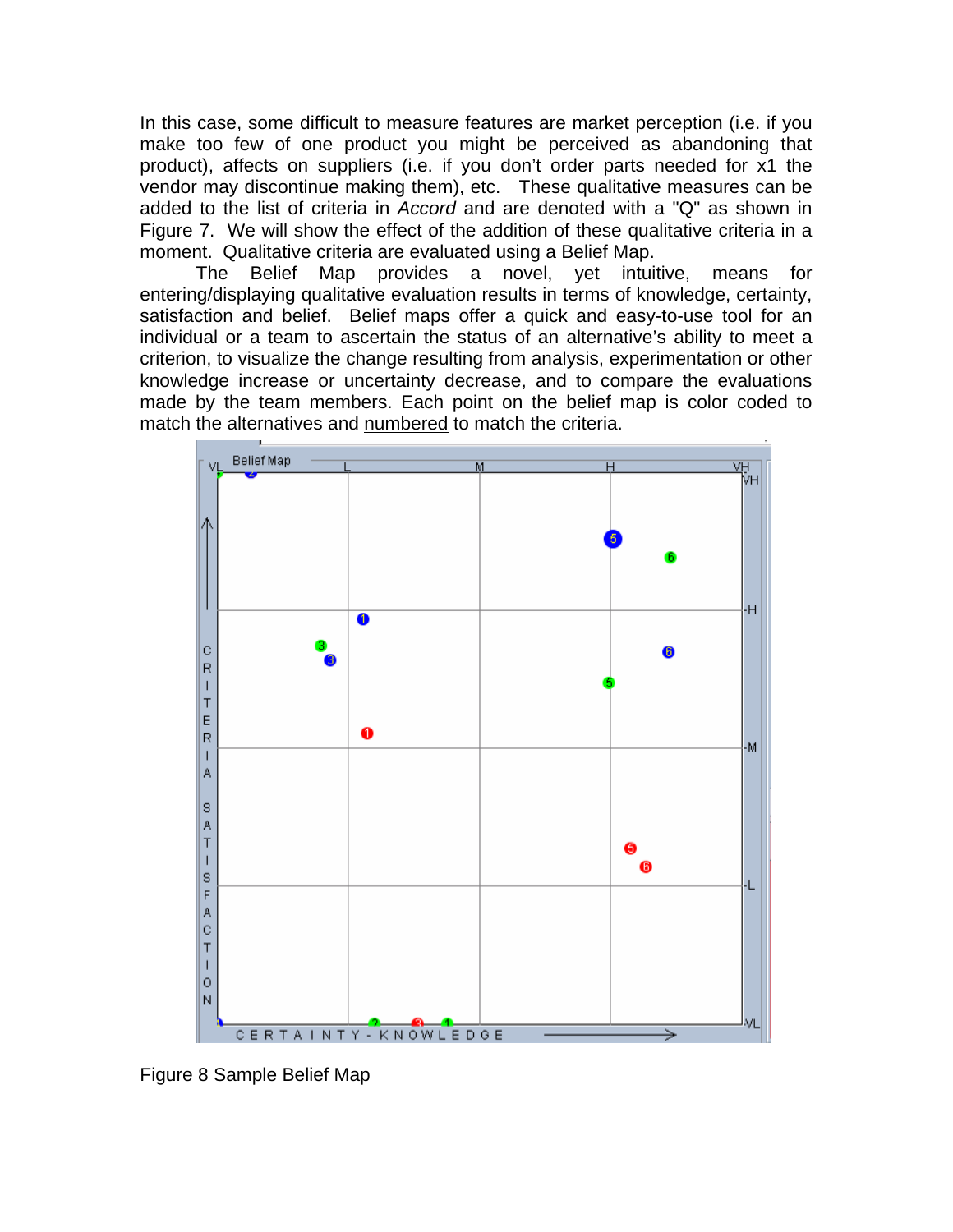For qualitative evaluations the vertical axis represents the "criterion satisfaction", how well the alternative being evaluated satisfies the criterion. This is analogous to the numerical rating given a decision matrix (aka Pugh's matrix). The horizontal axis is referred to "certainty-knowledge" as the evaluator's certainty or knowledge is the basis of the assessment.

The logic behind the belief values is easily explained. If an evaluator puts her point in the upper right corner, then she is claiming she is an expert and is confident that alternative fully meets the criterion. If she puts her point in the lower right corner, she is expert and confident that the alternative has a zero probability of meeting this criterion. If she puts her evaluation point in the upper left corner she is hopelessly optimistic: "I don't know anything about this, but I am sure it will work" - she believes that alternative meets the criterion even though she has no knowledge on which to base this belief. This is referred to as "the salesman's corner" If she puts her evaluation point in the lower left corner she is pessimistic "I know nothing, but it will be bad".. This is called the "engineer's corner" for obvious reasons

*Accord* changes all points on the belief map into probabilities for fusion with other evaluation information. The Belief Map for all the evaluation in the example is shown in Figure 8.

## *Fusion of multiple team members' evaluations*

Usually, decisions are made based on the fusion of many people's knowledge and opinion. Where only one estimate may be made for profit or other import measure in most organizations, there are other models with other results that are often ignored. It is not that the one used is right and the others are wrong, it is that multiple estimates of the situation are difficult to manage. This is exasperated when the measures are qualitative because there are no numbers to fall back on.

A strength of the BTS methodology is its ability to fuse the evaluations from multiple evaluators or team members. There is not room to describe the methodology here, but the reduction of all information to probabilities and expected values allows this fusion. To demonstrate this, two additional evaluators are added to the example problem. Fusing their estimates of profit and the other measures based on other models and knowledge with what is already in *Accord*, Point 9, satisfaction grows even stronger relative to the other options.

### *What to do next*

In *Accord* there is a "What to Do Next" analysis. This generates a report based on all the input and calculated data. Using an internal rule base, the What to Do Next analysis takes the information developed and generates an ordered list of what the decision-maker(s) should do next to improve the differentiation in satisfaction between the highest ranked alternative or the probability that the highest ranked alternative is best. The top items on the list are generally the most effective for the effort required to address them.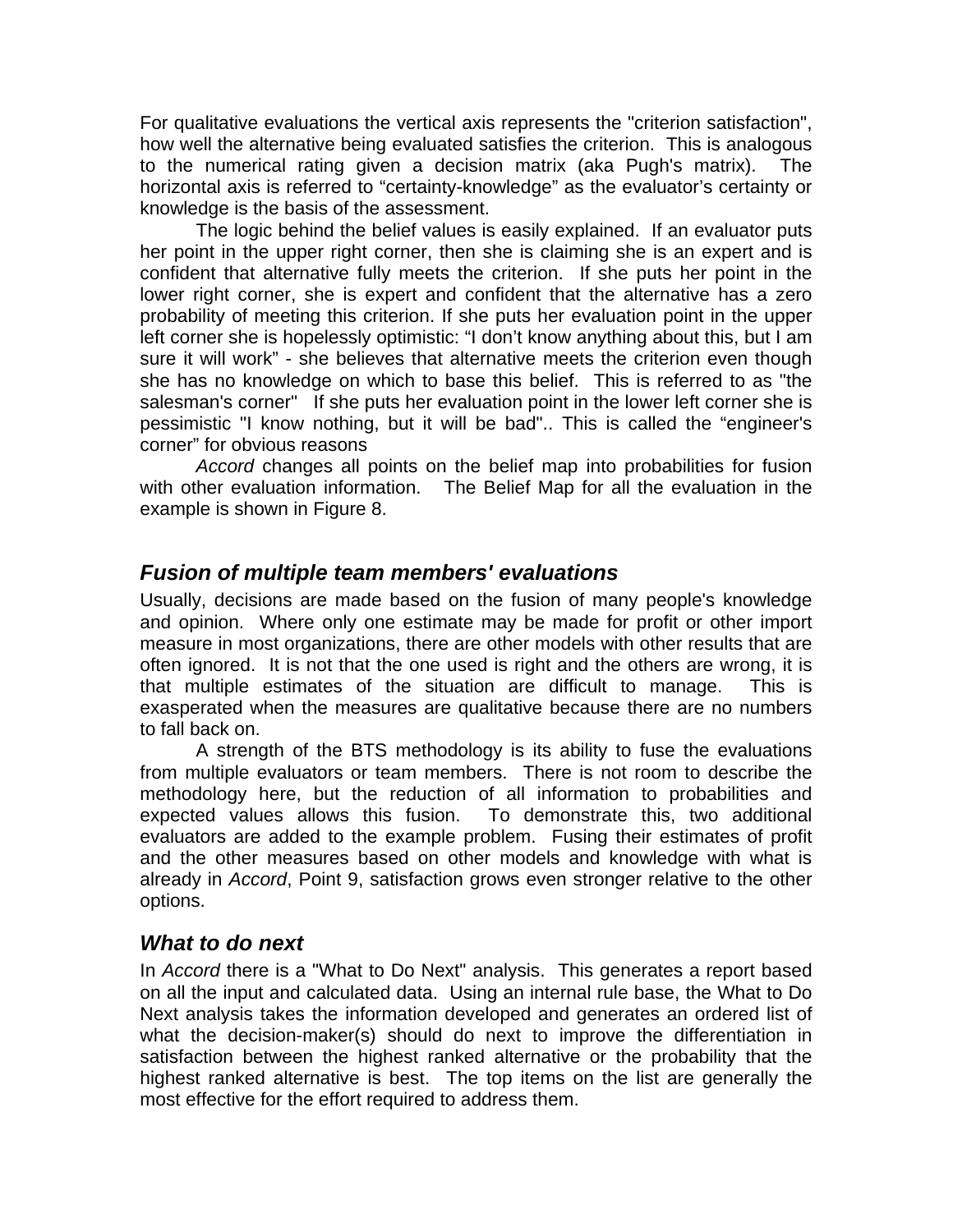In the text, the "what to do next" suggestions are typically one of three types:

- Evaluation can be improved by gaining consensus on specific items. This means that the information from the various sources does not agree and formalized process to resolve the inconsistency can result in increased shared knowledge and confidence in the evaluation.
- Evaluation can be improved by gathering more information or doing more analysis on specific evaluations. Again, only those areas that can significantly affect the satisfaction level are identified.
- Refine qualitative criteria.

# **M** What To Do Next  $\Box$ What to do next report:-Build consensus on Profit for Point 8 Build consensus on Positive Effect on Customers for Point 9 Build consensus on Manufacturing for Point 9 Build consensus on Positive Effect on Customers for Point 8 Increase team knowledge about Profit for Point 9 Increase team knowledge about Profit for Point 8 Increase team knowledge about Positive Effect on Customers for Point 9 Increase team knowledge about Positive affect on suppliers for Point 9 Refine criterion: Positive Effect on Customers Refine criterion: Positive affect on suppliers Develop better and more differentiated alternatives. Close

Figure 9. What to do next report

The goal of this display is to reduce the cognitive load on the decision-makers while providing them with the best possible information for making a decision. Based on this report, the team worked on the items identified.

### **Conclusions**

For the example problem and based on the current evaluation, Point 9 is the best choice and potentially gives more profit than Point 7. There may be even a better point that has not been evaluated as suggested in the What-to-do-next report. Considering that Points 7 and 9 require 4 to 8  $x_1$  machines and 10 to 12  $x_2$  machines, it seems logical to consider other options in this range.

 In general, trade studies are difficult to support especially when information is uncertain, incomplete, evolving and conflicting. Analytical methods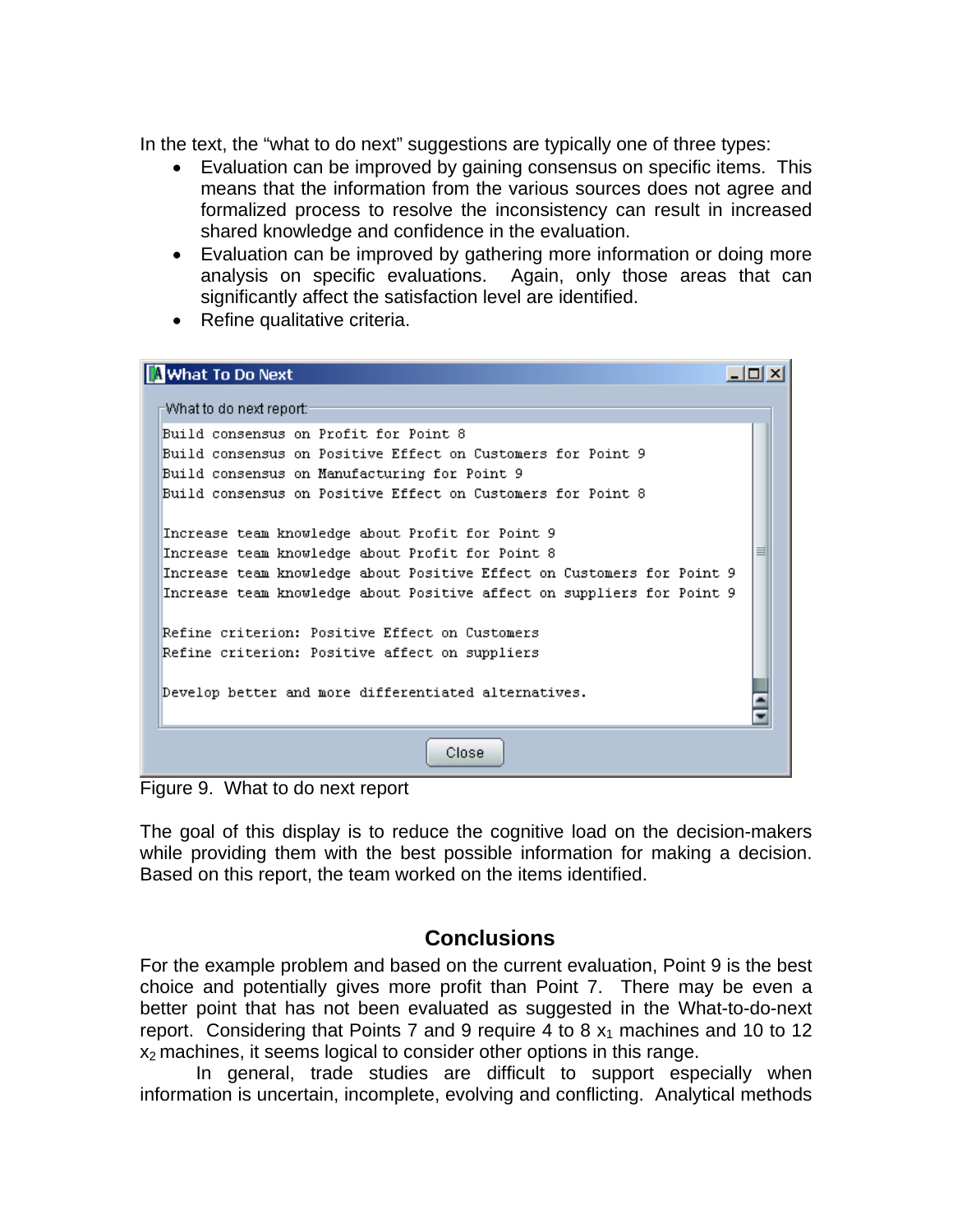only apply when the system is well known and they can't support multiple opinions and uncertainty. This paper has demonstrated the application of Bayesian Team Support as instantiated in *Accord* to manage a trade study. It has helped address:

- Target uncertainty
- Evaluation Uncertainty
- Importance Uncertainty
- Mix of qualitative and quantitative criteria
- Fusion of multiple team member evaluations
- Determining what to do next to ensure the best possible decision is being made.

### References

- FAA, *System Engineering Manual Version 3.0*, Section 4.6, Trade Studies, Federal Aviation Administration, 2004, www.faa.gov/asd/SystemEngineering/
- Phillips, B. C. and S.M. Polen, Add Decision Analysis to Your COTS Selection Process, Crosstalk, April 2002
- Felix A., *Standard Approach to Trade Studies: A Process Improvement Model that Enables Systems Engineers to Provide Information to the Project Manager by Going Beyond the Summary Matrix*, http://www.incose.org/somd/ChapterMeetingMinutes/Presentations/2004NovTrade%20Study%20Brief%20- %20AFelix.pdf
- NASA, *NASA Systems Engineering Handbook*, Section 5.1 Trade Studies, NASA SP-610S 1995, dcm.gsfc.nasa.gov/library/Systems\_Engineering\_Handbook.pdf
- Klein G., *Sources of Power: How People Make Decisions*, MIT Press 1996 Gladwell M., *Blink,* 2005, Little Brown
- Savage L.J., *Foundations of Statistics*, 1955 (2nd Revised edition, Dover, 1972). Business Week, *The Ghost in the Machine*, July 31, 2001,
- http://www.businessweek.com/bwdaily/dnflash/jul2001/nf20010731\_509.htm Robust Decisions, Details for how we combine beliefs can be found at

http://www.robustdecisions.com/bayesianmethoddecisions.pdf.

David G. Ullman is Emeritus Professor of Mechanical Design, Oregon State University, and President of Robust Decisions Inc. An active product designer, he has taught, researched and written about design and decision making over 20 years. His text, *The Mechanical Design Process*, 3<sup>rd</sup> edition, McGraw Hill, 2003, is used at many universities. His book *12 Steps to Robust Decisions* was published in 2001.He is a Fellow of the American Society of Mechanical Engineers (ASME) and founder of its Design Theory and Methodology committee. He is a registered Professional Engineer in Oregon and New York.

Brian Spiegel is the Customer Quality Manager for the Missiles & Munitions business in Defense and Space for Honeywell International located in Clearwater, Fla. Brian received his Bachelor's degree in Metallurgical Engineering from The Ohio State University. Brian is also Black Belt and Design